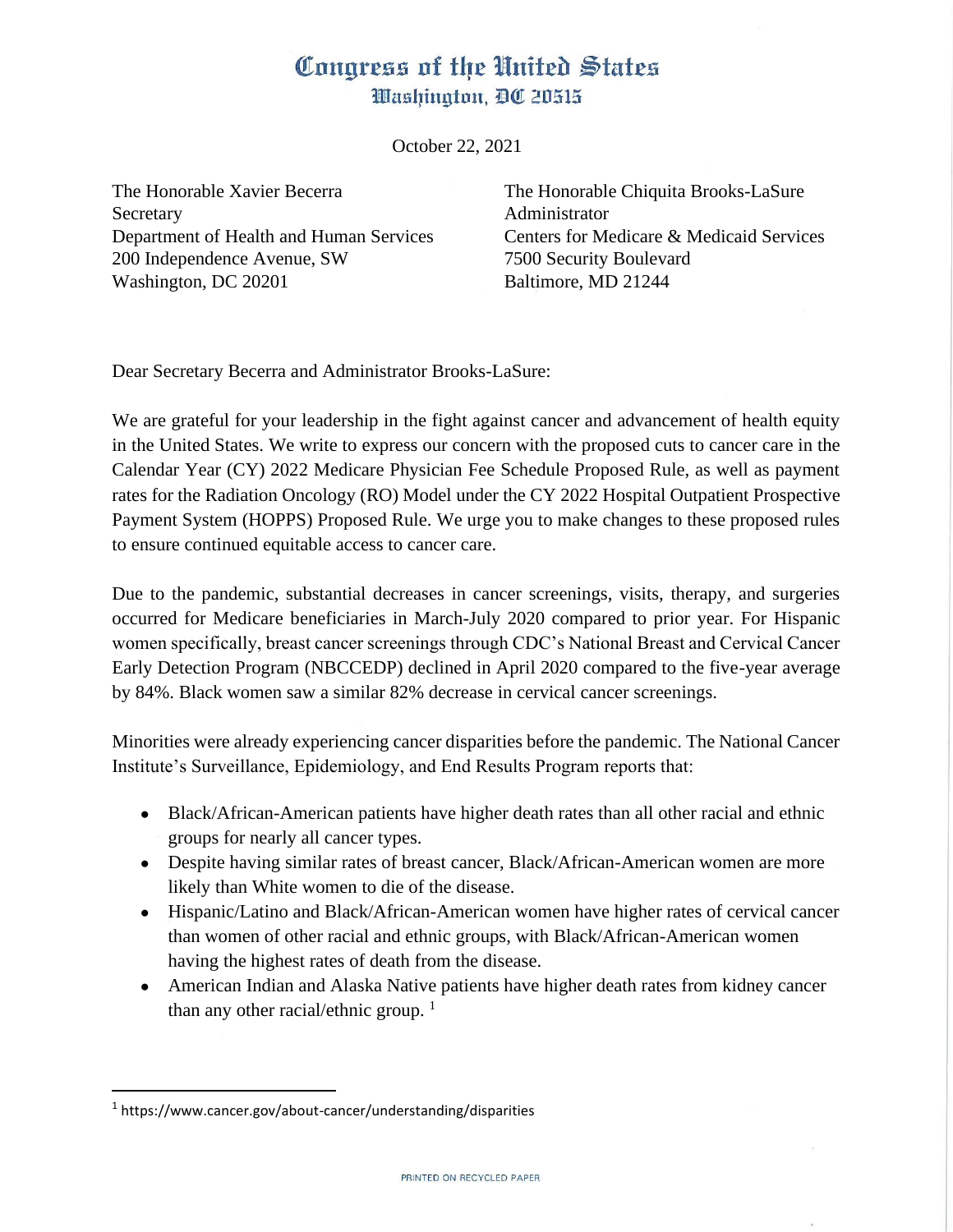Radiation therapy is a primary modality for the nation's cancer care delivery system, providing non-invasive and cost-effective care for 50-60% of all diagnosed cancer patients. The Centers for Medicare & Medicaid Services (CMS) estimates that the proposed changes will result in a -8.75% reduction in payments for radiation oncology (RO) services and -9.75% for interventional radiology services. These proposed cuts would be detrimental for providers, severely impacting smaller and rural providers. More specifically, the impact of the proposed rule could force community-based cancer clinics, many of which serve minority neighborhoods, to close their doors, lay off staff, and limit Medicare patients.

The CY 2022 Hospital Outpatient Payment System Proposed Rule compounds the impact of the Physician Fee Schedule cuts by implementing the RO Model, which increases financial risk for participants without payment bonuses or reimbursement for technical challenges associated with implementation of the model. **We request you change the model's discount factors to 3% and institute a 5% bonus for both model components, aligning with other Center for Medicare and Medicaid Innovation (CMMI) models.** 

The RO Model represents a new opportunity to address health disparities in radiation therapy. Unfortunately, the proposed combined payment cuts undermine the promise of the RO Model and the chance to improve health equity. To target health disparities, a Health Equity Achievement in Radiation Therapy (HEART) payment should be designated for wraparound services, such as transportation and other social supports, as a core component of the RO Model. Poor social determinants of health lead to worse outcomes in many neighborhoods across our country, and a substantial body of evidence suggests that these must be considered and incorporated for value-based payment models to be successful. <sup>2</sup>

The Biden-Harris administration has prioritized improving cancer care and supporting cancer patients who suffer from health disparities, with the Cancer Moonshot and proposal to establish the Advanced Research Projects Agency for Health (ARPA-H) being just two examples of this. Finalizing these proposed CMS rules would undermine the Administration's ongoing efforts to eradicate cancer, and disproportionately impact vulnerable communities that already face poor access to cancer screening and care. We respectfully urge you to refrain from finalizing cuts to cancer care and request the RO Model be similarly aligned with other alternative payment models. We believe these changes are necessary for the health of our communities and appreciate your timely attention to this important matter

<sup>2</sup> "Social Determinants of Health." *New England Journal of Medicine Catalyst* (2017).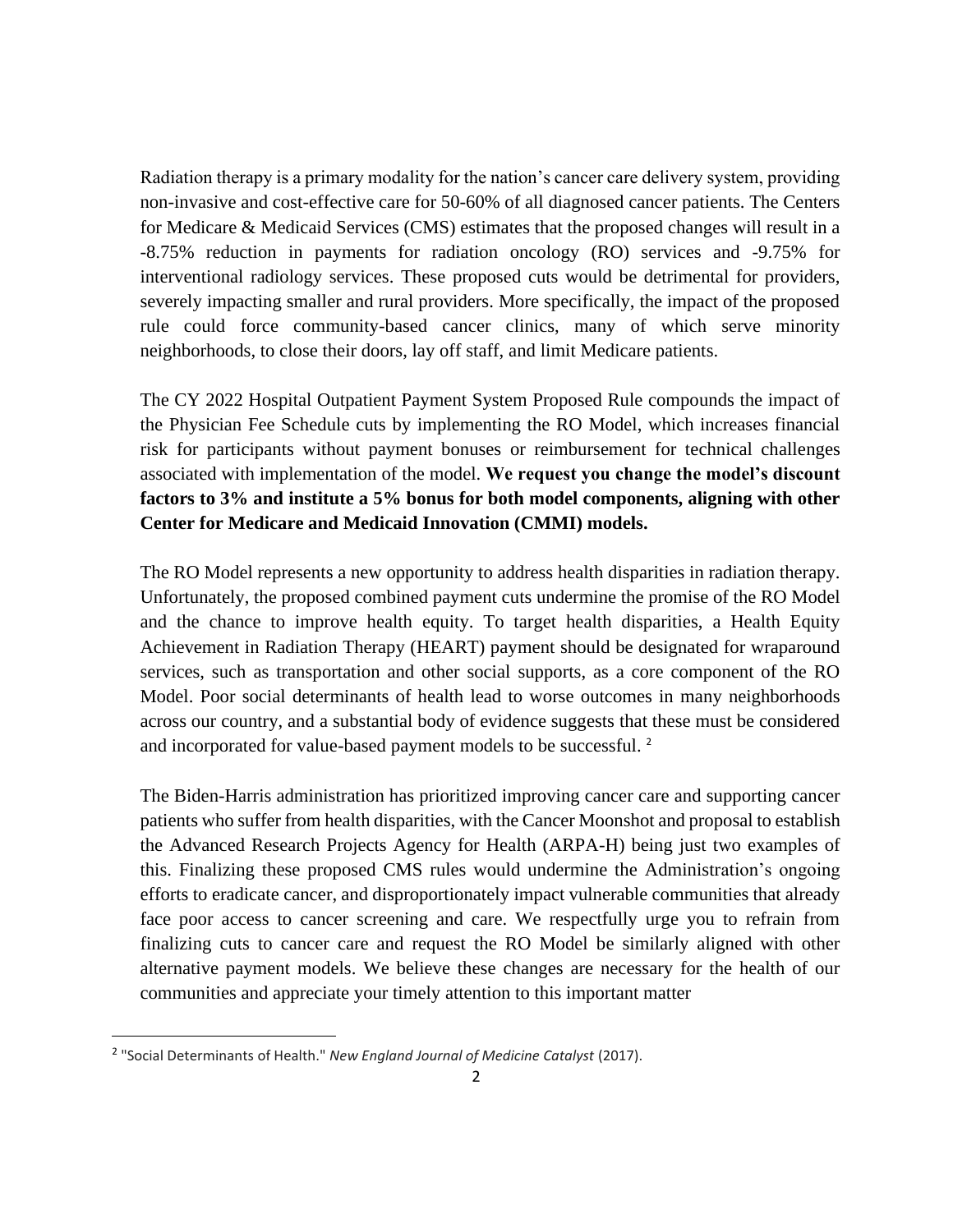Sincerely,

Tony Cardenas

Tony Cárdenas Bobby L. Rush

Bath L Push

Member of Congress Member of Congress

\_\_\_\_\_\_\_\_\_/s/\_\_\_\_\_\_\_\_\_\_\_ \_\_\_\_\_\_\_\_\_/s/\_\_\_\_\_\_\_\_\_\_\_ \_\_\_\_\_\_\_\_\_/s/\_\_\_\_\_\_\_\_\_\_\_ Alma S. Adams, Ph.D. Pete Aguilar Colin Allred Xalma S. Adams, Ph.D.<br>
Member of Congress Member of Congress Member of Congress Member of Congress Member of Congress

\_\_\_\_\_\_\_\_\_/s/\_\_\_\_\_\_\_\_\_\_\_ \_\_\_\_\_\_\_\_\_/s/\_\_\_\_\_\_\_\_\_\_\_ \_\_\_\_\_\_\_\_\_/s/\_\_\_\_\_\_\_\_\_\_\_ *S/*<br>
Ami Bera, M.D.<br>
Member of Congress<br>
Member of Congress<br>
Member of Congress<br>
Member of Congress<br>
Salud Carbajal<br>
Member of Congress Member of Congress

\_\_\_\_\_\_\_\_\_/s/\_\_\_\_\_\_\_\_\_\_\_ \_\_\_\_\_\_\_\_\_/s/\_\_\_\_\_\_\_\_\_\_\_ \_\_\_\_\_\_\_\_\_/s/\_\_\_\_\_\_\_\_\_\_\_

Ed Case **J. Luis Correa** Henry Cuellar Member of Congress Member of Congress Member of Congress Member of Congress Member of Congress Member of Congress

Member of Congress Member of Congress Member of Congress

\_\_\_\_\_\_\_\_\_/s/\_\_\_\_\_\_\_\_\_\_\_ \_\_\_\_\_\_\_\_\_/s/\_\_\_\_\_\_\_\_\_\_\_ \_\_\_\_\_\_\_\_\_/s/\_\_\_\_\_\_\_\_\_\_\_ Jimmy Gomez Jahana Hayes Kaiali'I Kahele

\_\_\_\_\_\_\_\_\_/s/\_\_\_\_\_\_\_\_\_\_\_ \_\_\_\_\_\_\_\_\_/s/\_\_\_\_\_\_\_\_\_\_\_ \_\_\_\_\_\_\_\_\_/s/\_\_\_\_\_\_\_\_\_\_\_ Raja Krishnamoorthi Lucy McBath Gregory W. Meeks Xaja Krishnamoorthi<br>
Member of Congress Member of Congress Member of Congress Member of Congress Member of Congress